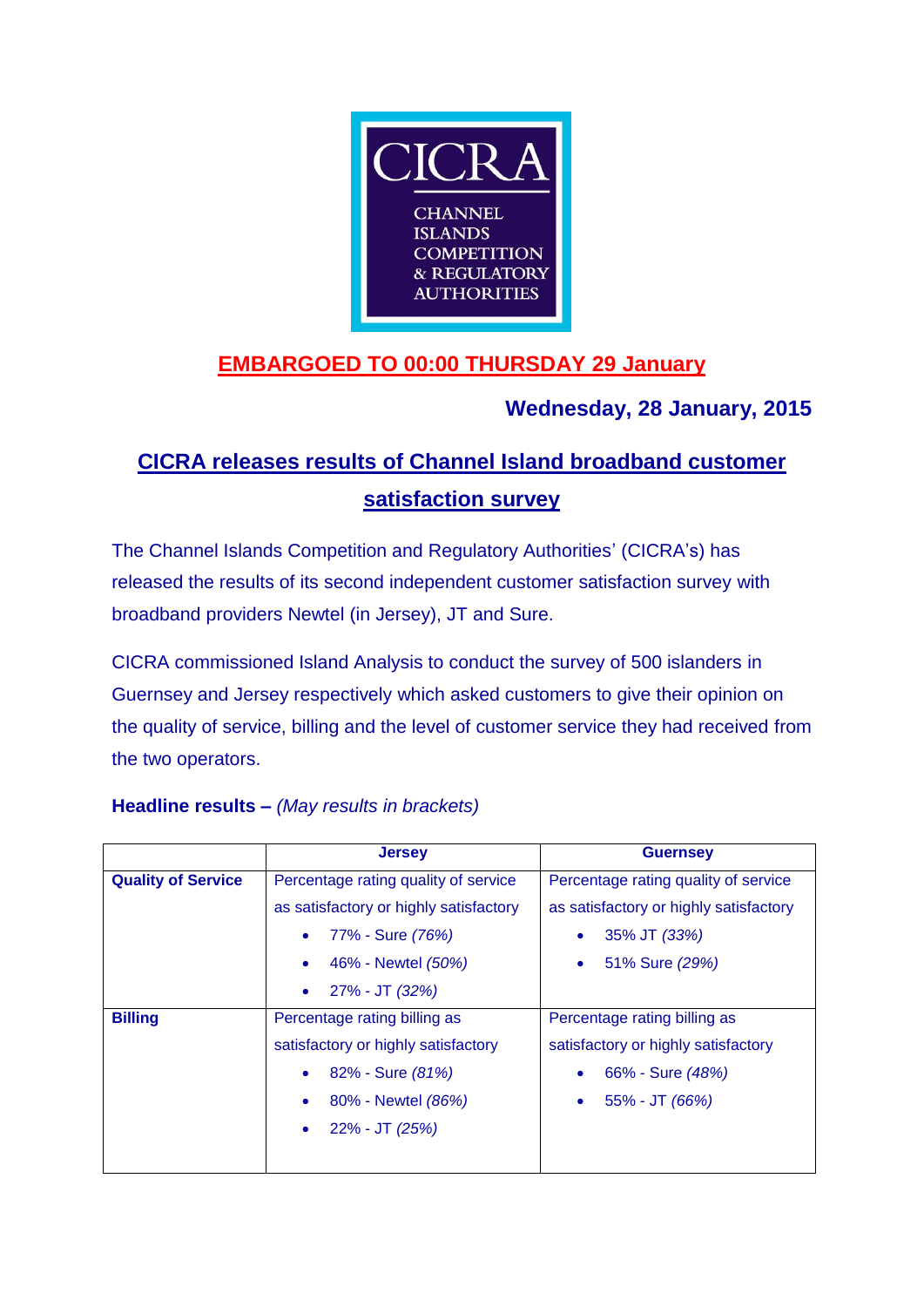| <b>Customer Services</b>  | Percentage rating customer services  | Percentage rating customer services  |
|---------------------------|--------------------------------------|--------------------------------------|
|                           | experience as satisfactory or highly | experience as satisfactory or highly |
|                           | satisfactory                         | satisfactory                         |
|                           | 65% - Sure (65%)<br>$\bullet$        | 60% - Sure (47%)                     |
|                           | 53% - Newtel (60%)                   | 45% - JT (38%)                       |
|                           | $21\% - JT (36\%)$                   |                                      |
| <b>Switching Provider</b> | Percentage likely or very likely to  | Percentage likely or very likely to  |
|                           | switch provider                      | switch provider                      |
|                           | $63\% - JT (53\%)$                   | $31\% - JT$ (36%)                    |
|                           | 26% - Newtel (55%)                   | 26% - Sure (37%)                     |
|                           | 14% - Sure (12%)                     |                                      |
|                           | the main reasons for switching were  | the main reasons for switching were  |
|                           | cited as speed and reliability (39%) | cited as speed and reliability (38%) |
|                           | and pricing and special offers (39%) | and pricing and special offers (24%) |

CICRA director, Louise Read, said: "There are significant differences in the scores achieved by the operators across both islands.

"It is pleasing to see that each operator has made progress in some areas but progress is not consistent across the board. There is still room for improvement by all operators and particularly so in Guernsey.

"I would urge all operators to listen and react quickly and decisively to the feedback from its customers, and use today's survey results and those from May, to identify areas where they may need to improve to better meet their customers' needs..

Following a successful pilot study in Guernsey, CICRA is in the process of commissioning a larger independent study into broadband quality of service across both Jersey and Guernsey which will start by the end of March 2015.

The results of the study will provide independent and robust information confirming the areas of each island where customers generally receive a good quality of service and those areas where the customer experience is not so good.

Most importantly it will indicate why the quality of service is less than ideal which could include issues with the provider's network or issues with customers' own equipment.